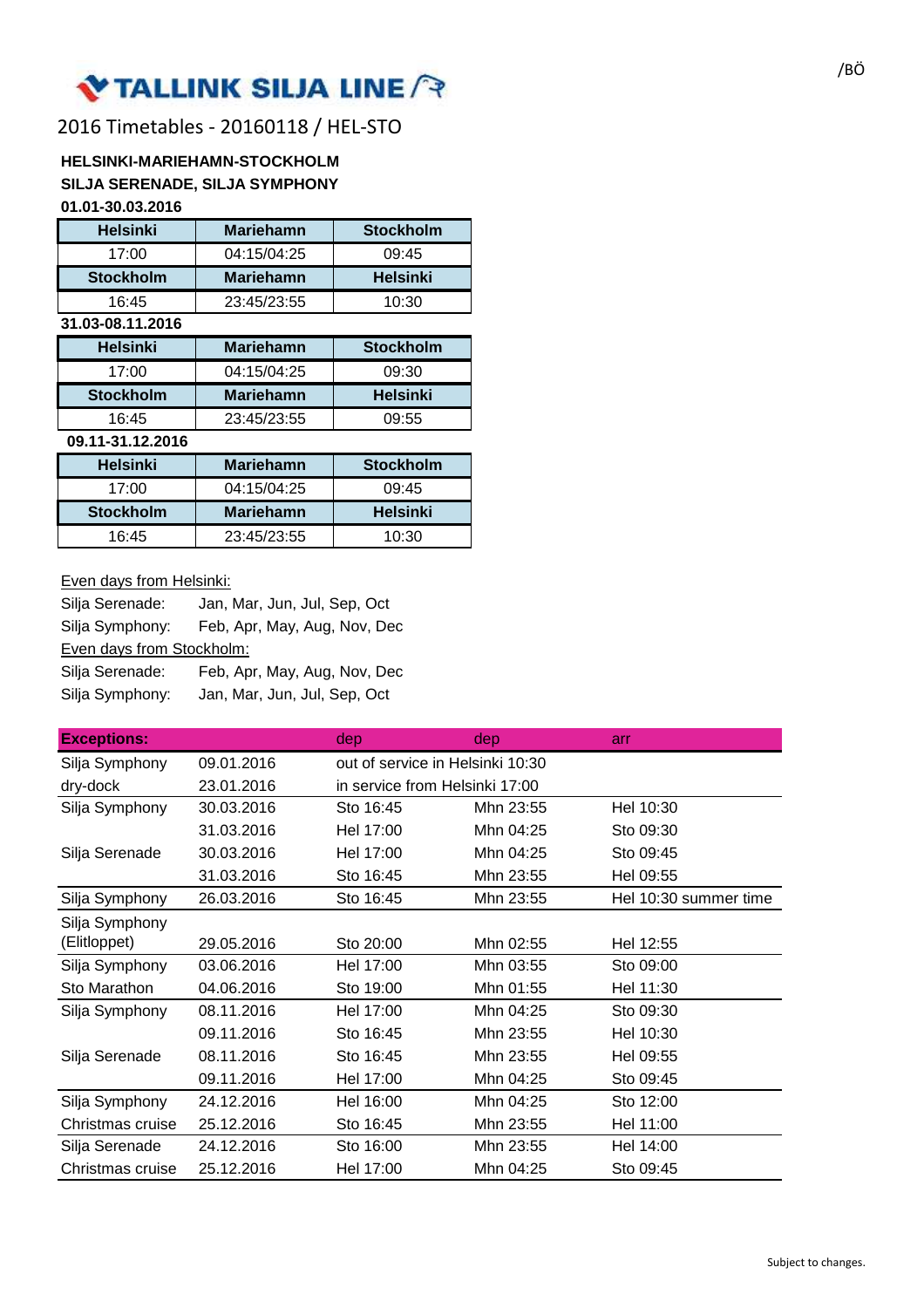

2016 Timetables - 20160118 / HEL-TAL

#### **HELSINKI-TALLINN BALTIC QUEEN**

**01.01-30.03.2015, 12.04-31.12.2016**

| HEL        | <b>TAL</b> |
|------------|------------|
| 18:30      | 22:00      |
| <b>TAL</b> | <b>HEL</b> |
| 12:30      | 16:00      |

| <b>Exceptions:</b>    |                                                          | dep                         | arr             |           |
|-----------------------|----------------------------------------------------------|-----------------------------|-----------------|-----------|
| Baltic Queen, charter | 31.01.2016                                               | Tal 11.45                   | Hel 15.15       |           |
| Baltic Queen, ABI cr  | 19.02.2016                                               | Tal 11.45                   | Hel 15.15       |           |
| Baltic Queen, ABI cr  | 21.02.2016                                               | Tal 11.45                   | Hel 15.15       |           |
| <b>Baltic Queen</b>   | 30.03.2016                                               | out of service in Hel 16:00 |                 |           |
| dry-dock              | 12.04.2016                                               | in service from Tal 12:30   |                 |           |
| Baltic Queen, charter | 14.04.2016                                               | Tal 12:20                   | Hel 16:00       |           |
| <b>Baltic Queen</b>   | 19.06, 03.07, 17.07, 24.07, 31.07 & 07.08.2016 Hel 18:00 |                             |                 | Tal 21:30 |
| Visby cruises         |                                                          |                             | Tal 22:00       | Vby 11:00 |
|                       | 20.06, 04.07, 18.07, 25.07, 01.08 & 08.08.2016 Vby 21:00 |                             |                 | Tal 12:00 |
|                       | 21.06, 05.07, 19.07, 26.07, 02.08 & 09.08.2016 Tal 12:30 |                             |                 | Hel 16:00 |
| <b>Baltic Queen</b>   | 24.12.2016                                               |                             | Tal 11:00       | Hel 14:30 |
| Christmas cruise      |                                                          |                             | Hel 16:00       | Tal 19:30 |
|                       | 25.12.2016                                               |                             | no deps, in Tal |           |
|                       | 26.12.2016                                               |                             | Tal 12:30       | Hel 16:00 |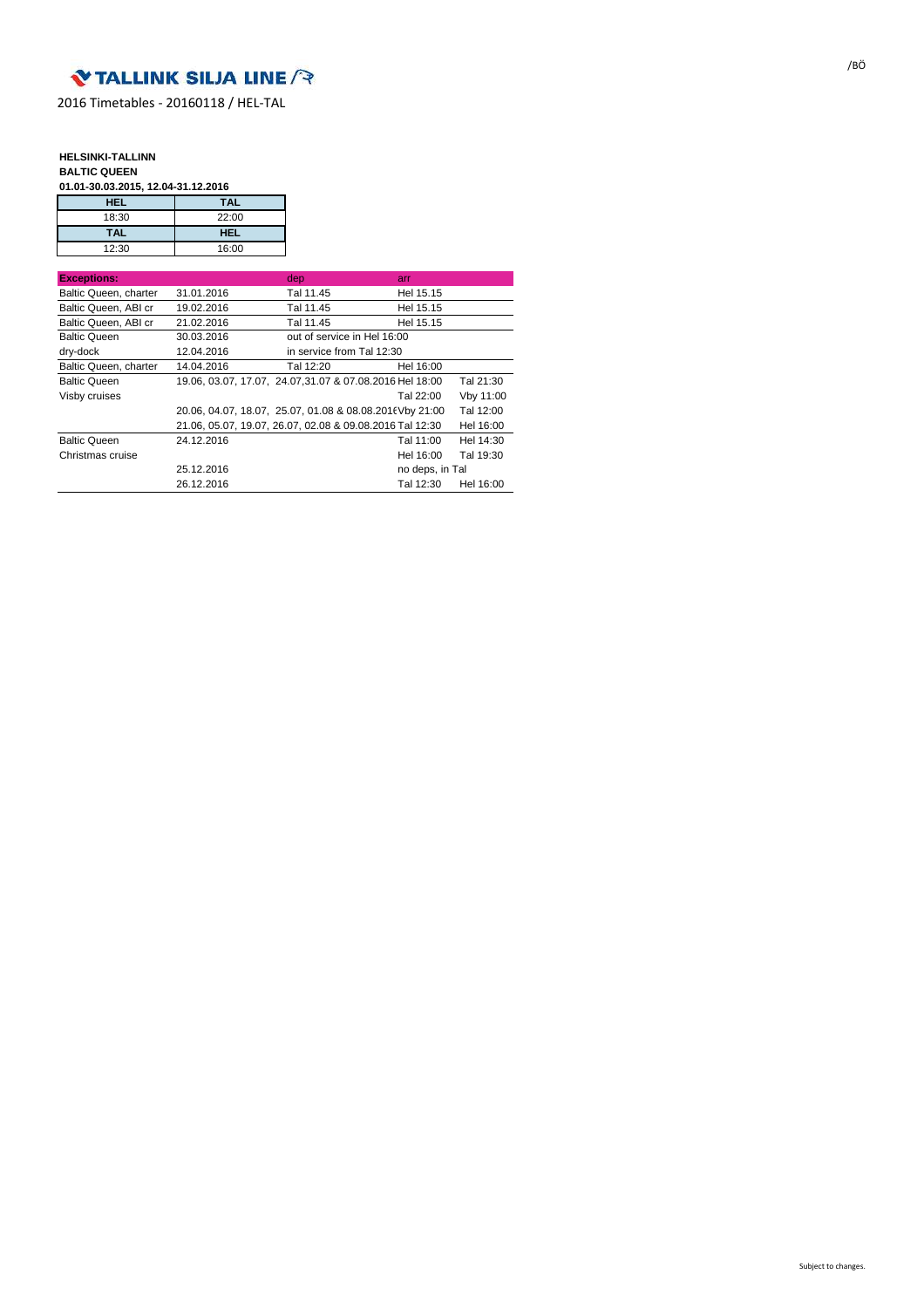## **V TALLINK SILJA LINE**

2016 Timetables - 20160118 / HEL-TAL

### **HELSINKI-TALLINN**

**STAR, SUPERSTAR 04-24.01.2016 , 04.02-13.03.2016**

| <b>UNEVEN WEEKS</b>        |            |            |            |            |            |            |            |            |
|----------------------------|------------|------------|------------|------------|------------|------------|------------|------------|
| <b>HEL</b>                 | <b>TAL</b> | <b>MON</b> | <b>TUE</b> | <b>WED</b> | <b>THU</b> | <b>FRI</b> | <b>SAT</b> | <b>SUN</b> |
| 7:30                       | 9:30       | Superstar  | Star       | Superstar  | Star       | Superstar  |            | Star       |
| 8:30                       | 10:30      |            |            |            |            |            | Superstar  |            |
| 10:30                      | 12:30      | Star       | Superstar  | Star       | Superstar  | Star       | Star       | Superstar  |
| 13:30                      | 15:30      |            |            |            |            | Superstar  |            | Star       |
| 14:00                      | 16:00      | Superstar  | Star       | Superstar  | Star       |            |            |            |
| 14:30                      | 16:30      |            |            |            |            |            | Superstar  |            |
| 16:30                      | 18:30      |            |            |            |            | Star       |            | Superstar  |
| 17:30                      | 19:30      | Star       | Superstar  | Star       | Superstar  |            | Star       |            |
| 19:30                      | 21:30      |            |            |            |            | Superstar  |            | Star       |
| 21:30                      | 23:30      | Superstar  | Star       | Superstar  | Star       |            | Superstar  |            |
| 22:30                      | 0:30       |            |            |            |            | Star       |            | Superstar  |
| <b>TAL</b>                 | <b>HEL</b> | <b>MON</b> | <b>TUE</b> | <b>WED</b> | <b>THU</b> | <b>FRI</b> | <b>SAT</b> | <b>SUN</b> |
| 7:30                       | 9:30       | Star       | Superstar  | Star       | Superstar  | Star       | Star       | Superstar  |
| 10:30                      | 12:30      |            |            |            |            | Superstar  |            | Star       |
| 11:00                      | 13:00      | Superstar  | Star       | Superstar  | Star       |            |            |            |
| 11:30                      | 13:30      |            |            |            |            |            | Superstar  |            |
| 13:30                      | 15:30      |            |            |            |            | Star       |            | Superstar  |
| 14:00                      | 16:00      | Star       | Superstar  | Star       | Superstar  |            | Star       |            |
| 16:30                      | 18:30      |            |            |            |            | Superstar  |            | Star       |
| 17:30                      | 19:30      | Superstar  | Star       | Superstar  | Star       |            | Superstar  |            |
| 19:30                      | 21:30      |            |            |            |            | Star       |            | Superstar  |
| 21:00                      | 23:00      | Star       | Superstar  | Star       | Superstar  |            | Star       |            |
| 22:30                      | 0:30       |            |            |            |            | Superstar  |            | Star       |
|                            |            |            |            |            |            |            |            |            |
|                            |            |            |            |            |            |            |            |            |
| <b>HEL</b>                 | <b>TAL</b> | <b>MON</b> | <b>TUE</b> | <b>WED</b> | <b>THU</b> | <b>FRI</b> | <b>SAT</b> | <b>SUN</b> |
| 7:30                       | 9:30       | Star       | Superstar  | Star       | Superstar  | Star       |            | Superstar  |
| 8:30                       | 10:30      |            |            |            |            |            | Star       |            |
| 10:30                      | 12:30      | Superstar  | Star       | Superstar  | Star       | Superstar  | Superstar  | Star       |
| 13:30                      | 15:30      |            |            |            |            | Star       |            | Superstar  |
| 14:00                      | 16:00      | Star       | Superstar  | Star       | Superstar  |            |            |            |
| 14:30                      | 16:30      |            |            |            |            |            | Star       |            |
| 16:30                      | 18:30      |            |            |            |            | Superstar  |            | Star       |
| 17:30                      | 19:30      | Superstar  | Star       | Superstar  | Star       |            | Superstar  |            |
| 19:30                      | 21:30      |            |            |            |            | Star       |            | Superstar  |
| 21:30                      | 23:30      | Star       | Superstar  | Star       | Superstar  |            | Star       |            |
| <b>EVEN WEEKS</b><br>22:30 | 0:30       |            |            |            |            | Superstar  |            | Star       |
| <b>TAL</b>                 | <b>HEL</b> | <b>MON</b> | <b>TUE</b> | <b>WED</b> | <b>THU</b> | <b>FRI</b> | <b>SAT</b> | <b>SUN</b> |
| 7:30                       | 9:30       | Superstar  | Star       | Superstar  | Star       | Superstar  | Superstar  | Star       |
| 10:30                      | 12:30      |            |            |            |            | Star       |            | Superstar  |
| 11:00                      | 13:00      | Star       | Superstar  | Star       | Superstar  |            |            |            |
| 11:30                      | 13:30      |            |            |            |            |            | Star       |            |
| 13:30                      | 15:30      |            |            |            |            | Superstar  |            | Star       |
| 14:00                      | 16:00      | Superstar  | Star       | Superstar  | Star       |            | Superstar  |            |
| 16:30                      | 18:30      |            |            |            |            | Star       |            | Superstar  |
| 17:30                      | 19:30      | Star       | Superstar  | Star       | Superstar  |            | Star       |            |
| 19:30                      | 21:30      |            |            |            |            | Superstar  |            | Star       |
| 21:00                      | 23:00      | Superstar  | Star       | Superstar  | Star       |            | Superstar  |            |

| <b>SHUTTLE TIMETABLES DURING DOCKINGS</b> |       |            |            |  |  |
|-------------------------------------------|-------|------------|------------|--|--|
| SUPERSTAR 25.01-03.02.2016                |       |            |            |  |  |
| STAR 14-22.03.2016                        |       |            |            |  |  |
| <b>TAL</b>                                | HEL   | <b>HEL</b> | <b>TAL</b> |  |  |
| 7:30                                      | 9:30  | 10:30      | 12:30      |  |  |
| 13:30                                     | 15:30 | 16:30      | 18:30      |  |  |
| 19:30                                     | 21:30 | 22:30      | 00:30      |  |  |

| <b>Exceptions:</b> |            | dep                         | arr |
|--------------------|------------|-----------------------------|-----|
| Star               | 24.01.2016 | no dep Tal 22:30            |     |
| Star               | 24.01.2016 | out of servic in Tal 21:30  |     |
| dry-dock           | 04.02.2016 | in service from Tal 11:00   |     |
| Star               | 04.02.2016 | no dep Hel 07:30            |     |
| Superstar          | 13.03.2016 | no dep Tal 22:30            |     |
| Superstar          | 13.03.2016 | out of service in Tal 21:30 |     |
| dry-dock           | 23.03.2016 | in service from Tal 07:30   |     |
| Star               | 22.03.2016 | no dep Hel 22:30            |     |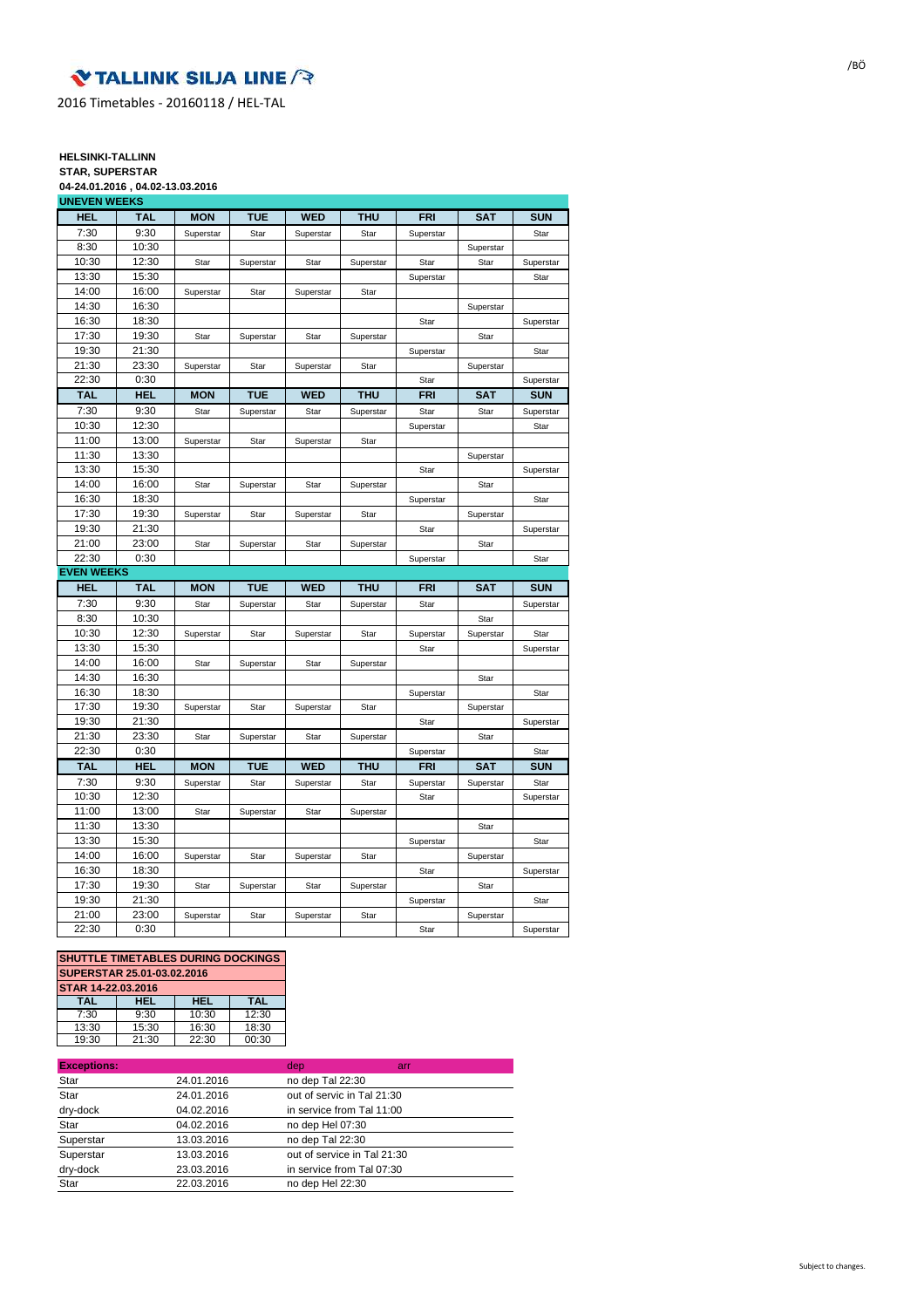## **V TALLINK SILJA LINE**

2016 Timetables - 20160118 / HEL-TAL

### **HELSINKI-TALLINN**

**STAR, SUPERSTAR 23.03-18.12.2016**

| 23.03-10.12.2010  |                                   |            |            |            |            |            |            |
|-------------------|-----------------------------------|------------|------------|------------|------------|------------|------------|
|                   |                                   |            |            |            |            |            |            |
|                   |                                   |            |            |            |            |            | <b>SUN</b> |
| 09.30             | Superstar                         | Superstar  | Superstar  | Superstar  | Superstar  | Superstar  | Star       |
| 12.30             | Star                              | Star       | Star       | Star       | Star       | Star       | Superstar  |
| 15.30             | Superstar                         | Superstar  | Superstar  | Superstar  | Superstar  | Superstar  | Star       |
| 18.30             | Star                              | Star       | Star       | Star       | Star       | Star       | Superstar  |
| 21.30             | Superstar                         | Superstar  | Superstar  | Superstar  | Superstar  |            | Star       |
| 22:30             |                                   |            |            |            |            | Superstar  |            |
| 00.30             | Star                              | Star       | Star       | Star       | Star       |            | Superstar  |
| <b>HEL</b>        | <b>MON</b>                        | TUE        | <b>WED</b> | <b>THU</b> | <b>FRI</b> | <b>SAT</b> | <b>SUN</b> |
| 09.30             | Star                              | Star       | Star       | Star       | Star       | Star       | Superstar  |
| 12.30             | Superstar                         | Superstar  | Superstar  | Superstar  | Superstar  | Superstar  | Star       |
| 15.30             | Star                              | Star       | Star       | Star       | Star       | Star       | Superstar  |
| 18.30             | Superstar                         | Superstar  | Superstar  | Superstar  | Superstar  | Superstar  | Star       |
| 21.30             | Star                              | Star       | Star       | Star       | Star       |            | Superstar  |
| 22:30             |                                   |            |            |            |            | Star       |            |
| 00.30             | Superstar                         | Superstar  | Superstar  | Superstar  | Superstar  |            | Star       |
| <b>EVEN WEEKS</b> |                                   |            |            |            |            |            |            |
| <b>TAL</b>        | <b>MON</b>                        | <b>TUE</b> | <b>WED</b> | <b>THU</b> | <b>FRI</b> | <b>SAT</b> | <b>SUN</b> |
| 09.30             | Star                              | Star       | Star       | Star       | Star       | Star       | Superstar  |
| 12.30             | Superstar                         | Superstar  | Superstar  | Superstar  | Superstar  | Superstar  | Star       |
| 15.30             | Star                              | Star       | Star       | Star       | Star       | Star       | Superstar  |
| 18.30             | Superstar                         | Superstar  | Superstar  | Superstar  | Superstar  | Superstar  | Star       |
| 21.30             | Star                              | Star       | Star       | Star       | Star       |            | Superstar  |
| 22:30             |                                   |            |            |            |            | Star       |            |
| 00.30             | Superstar                         | Superstar  | Superstar  | Superstar  | Superstar  |            | Star       |
| <b>HEL</b>        | <b>MON</b>                        | <b>TUE</b> | <b>WED</b> | <b>THU</b> | <b>FRI</b> | <b>SAT</b> | <b>SUN</b> |
| 09.30             | Superstar                         | Superstar  | Superstar  | Superstar  | Superstar  | Superstar  | Star       |
| 12.30             | Star                              | Star       | Star       | Star       | Star       | Star       | Superstar  |
| 15.30             | Superstar                         | Superstar  | Superstar  | Superstar  | Superstar  | Superstar  | Star       |
| 18.30             | Star                              | Star       | Star       | Star       | Star       | Star       | Superstar  |
| 21.30             | Superstar                         | Superstar  | Superstar  | Superstar  | Superstar  |            | Star       |
| 22:30             |                                   |            |            |            |            | Superstar  |            |
|                   |                                   |            |            |            |            |            |            |
|                   | <b>UNEVEN WEEKS</b><br><b>TAL</b> | <b>MON</b> | <b>TUE</b> | <b>WED</b> | <b>THU</b> | <b>FRI</b> | <b>SAT</b> |

**Exceptions:** dep arrangements of the contract of the contract of the contract of the contract of the contract of the contract of the contract of the contract of the contract of the contract of the contract of the contract

/BÖ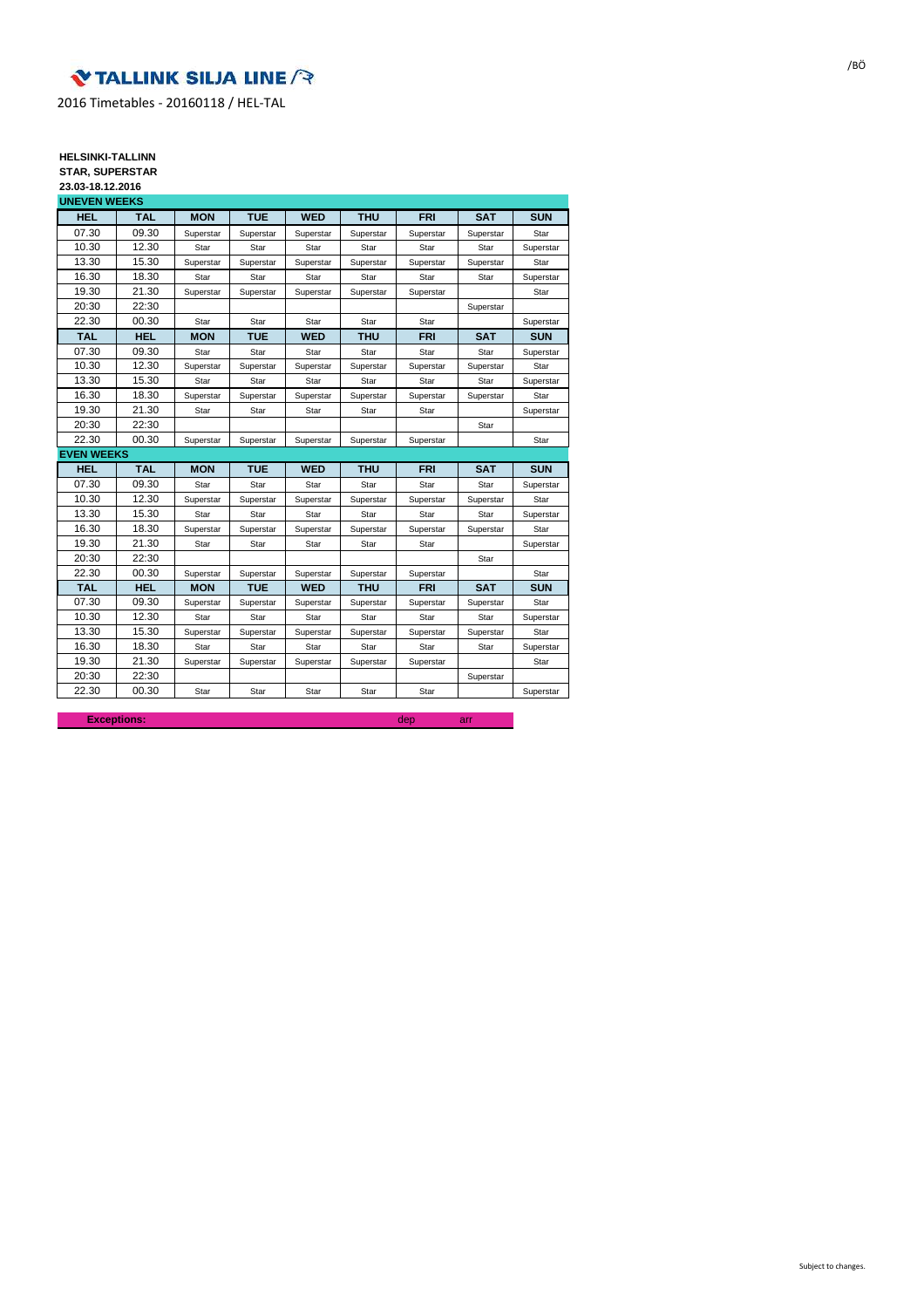# VTALLINK SILJA LINE ?

2016 Timetables - 20160118 / TUR-STO

#### **TURKU-MARIEHAMN-STOCKHOLM BALTIC PRINCESS, GALAXY 01.01-31.12.2016**

| U I .U I <sup>-</sup> J I . I 4.4U I U<br><b>Ship</b> | <b>Turku</b>     | <b>Mariehamn</b>                  | Långnäs     | <b>Stockholm</b>  |
|-------------------------------------------------------|------------------|-----------------------------------|-------------|-------------------|
| Galaxy                                                | 08:15            | 13:35/13:45                       |             | 18:15             |
| <b>Baltic Princess</b>                                | 20:15            |                                   | 00:40/00:45 | 06:10             |
| <b>Ship</b>                                           | <b>Stockholm</b> | <b>Mariehamn</b>                  | Långnäs     | <b>Turku</b>      |
| <b>Baltic Princess</b>                                | 07:10            | 13:35/13:45                       |             | 19:15             |
| Galaxy                                                | 19:30            |                                   | 02:50/02:55 | 07:00             |
| <b>Exceptions:</b>                                    |                  | dep                               | dep         | arr               |
| <b>Baltic Princess</b>                                | 22.01.2016       | Sto 07:10                         | Lns 14:20   | Tur 18:30         |
| <b>Baltic Princess</b>                                | 22.01.2016       | Tur 19:30                         | Lns 00:25   | Sto 05:35         |
| Tulimeri cruise                                       | 23.01.2016       | Sto 06:30                         | Lns 13:45   | Tur 18:05         |
| <b>Baltic Princess</b>                                | 31.01.2016       | Sto 07:10                         | Lns 14:20   | Tur 18:30         |
| <b>Baltic Princess</b>                                | 31.01-01.02.2016 | Tur 19:30                         | Lns 00:25   | Sto 05:35         |
| <b>GOOM</b> charters                                  | 01-02.02.2016    | Sto 06:30                         | Lns 13:45   | Tur 18:05         |
| <b>Baltic Princess</b>                                | 18.02.2016       | Sto 07:10                         | Lns 14:20   | Tur 18:30         |
| <b>Baltic Princess</b>                                | 18-19.02.2016    | Tur 19:30                         | Lns 00:25   | Sto 05:35         |
| Abi charters                                          | 19-20.02.2016    | Sto 06:30                         | Lns 13:45   | Tur 18:05         |
| <b>Baltic Princess</b>                                | 06.03.2016       | Sto 07:10                         | Lns 14:20   | Tur 18:30         |
| <b>Baltic Princess</b>                                | 06.03.2016       | Tur 19:30                         | Lns 00:25   | Sto 05:35         |
| Harmonikka cruise                                     | 07.03.2016       | Sto 06:30                         | Lns 13:45   | Tur 18:05         |
| Galaxy                                                | 26.03.2016       | Sto 19:30                         | Lns 02:00   | Tur 07:00         |
|                                                       |                  |                                   |             | local summer time |
| <b>Baltic Princess</b>                                | 26.03.2016       | Tur 20:15                         | Lns 00:25   | Sto 06:35         |
|                                                       |                  |                                   |             | local summer time |
| Galaxy                                                | 01.05.2016       | out of service in Stockholm 18:15 |             |                   |
| service days                                          | 03.05.2016       | in service from Stockholm 19:30   |             |                   |
| <b>BalticPrincess</b>                                 | 08.05.2016       | out of service in Turku 19:15     |             |                   |
| service days                                          | 10.05.2016       | in service from Turku 20:15       |             |                   |
| <b>Baltic Princess</b>                                | 05.06.2016       | Sto 07:10                         | Lns 14:20   | Tur 18:30         |
| <b>Baltic Princess</b>                                | 05-09.06.2016    | Tur 19:30                         | Lns 00:25   | Sto 05:35         |
| special cruises                                       | 06-10.06.2016    | Sto 06:30                         | Lns 13:45   | Tur 18:05         |
| <b>Baltic Princess</b>                                | 23-24.12.2016    | no reg dep Tur                    |             |                   |
|                                                       | 24-25.12.2016    | no reg dep Sto                    |             |                   |
| Christmas cruise                                      | 24.12.2016       | Tur 14:00                         | Lns 18:20   | Riga 12:00        |
| to Riga                                               | 25.12.2016       | Riga 17:00                        | Lns 10:35   | Tur 15:00         |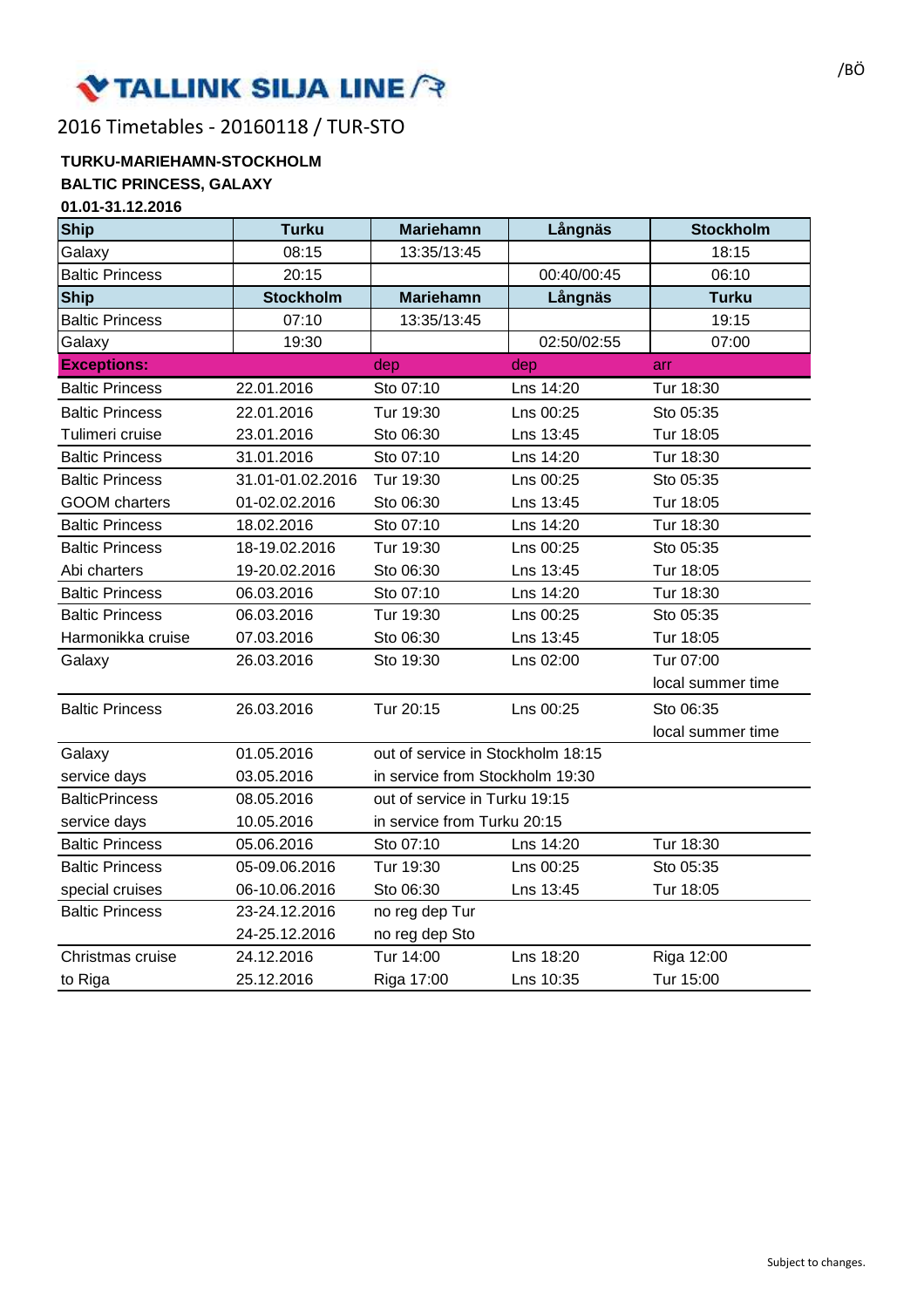# Y TALLINK SILJA LINE / P

## 2016 Timetables - 20160118 / STO-TAL

## **STOCKHOLM-MARIEHAMN-TALLINN ROMANTIKA, VICTORIA I**

### **01.01-30.03.2016**

| <b>Stockholm</b> | <b>Mariehamn</b> | <b>Tallinn</b>   |
|------------------|------------------|------------------|
| 17:30            | 00:50/01:00      | 10:45            |
| <b>Tallinn</b>   | <b>Mariehamn</b> | <b>Stockholm</b> |
| 18:00            | 04:50/05:00      | 10:15            |
| 31.03-08.11.2016 |                  |                  |
| <b>Stockholm</b> | <b>Mariehamn</b> | <b>Tallinn</b>   |
| 17:30            | 00:50/01:00      | 10:00            |
| <b>Tallinn</b>   | <b>Mariehamn</b> | <b>Stockholm</b> |
| 18:00            | 04:50/05:00      | 10:15            |
| 09.11-31.12.2016 |                  |                  |
| <b>Stockholm</b> | <b>Mariehamn</b> | <b>Tallinn</b>   |
| 17:30            | 00:50/01:00      | 10:45            |

Tallinn | Mariehamn | Stockholm 18:00 04:50/05:00 10:15

### Even days from Stockholm:

| Romantika:              | Feb, Apr, May, Aug, Nov, Dec |
|-------------------------|------------------------------|
| Victoria I:             | Jan, Mar, Jun, Jul, Sep, Oct |
| Even days from Tallinn: |                              |
| Romantika:              | Jan, Mar, Jun, Jul, Sep, Oct |
| Victoria I:             | Feb, Apr, May, Aug, Nov, Dec |

| <b>Exceptions:</b> |            | dep       | dep       | <b>arr</b> |
|--------------------|------------|-----------|-----------|------------|
| Victoria I         | 30.03.2016 | Sto 17:30 | Mhn 01:00 | Tal 10:45  |
|                    | 31.03.2016 | Tal 18:00 | Mhn 05:00 | Sto 10:15  |
| Romantika          | 30.03.2016 | Tal 18:00 | Mhn 05:00 | Sto 10:15  |
|                    | 30.03.2016 | Sto 17:30 | Mhn 01:00 | Tal 10:00  |
| Romantika          | 08.11.2016 | Sto 17:30 | Mhn 01:00 | Tal 10:00  |
|                    | 09.11.2016 | Tal 18:00 | Mhn 05:00 | Sto 10:15  |
| Victoria I         | 08.11.2016 | Tal 18:00 | Mhn 05:00 | Sto 10:15  |
|                    | 09.11.2016 | Sto 17:30 | Mhn 01:00 | Tal 10:45  |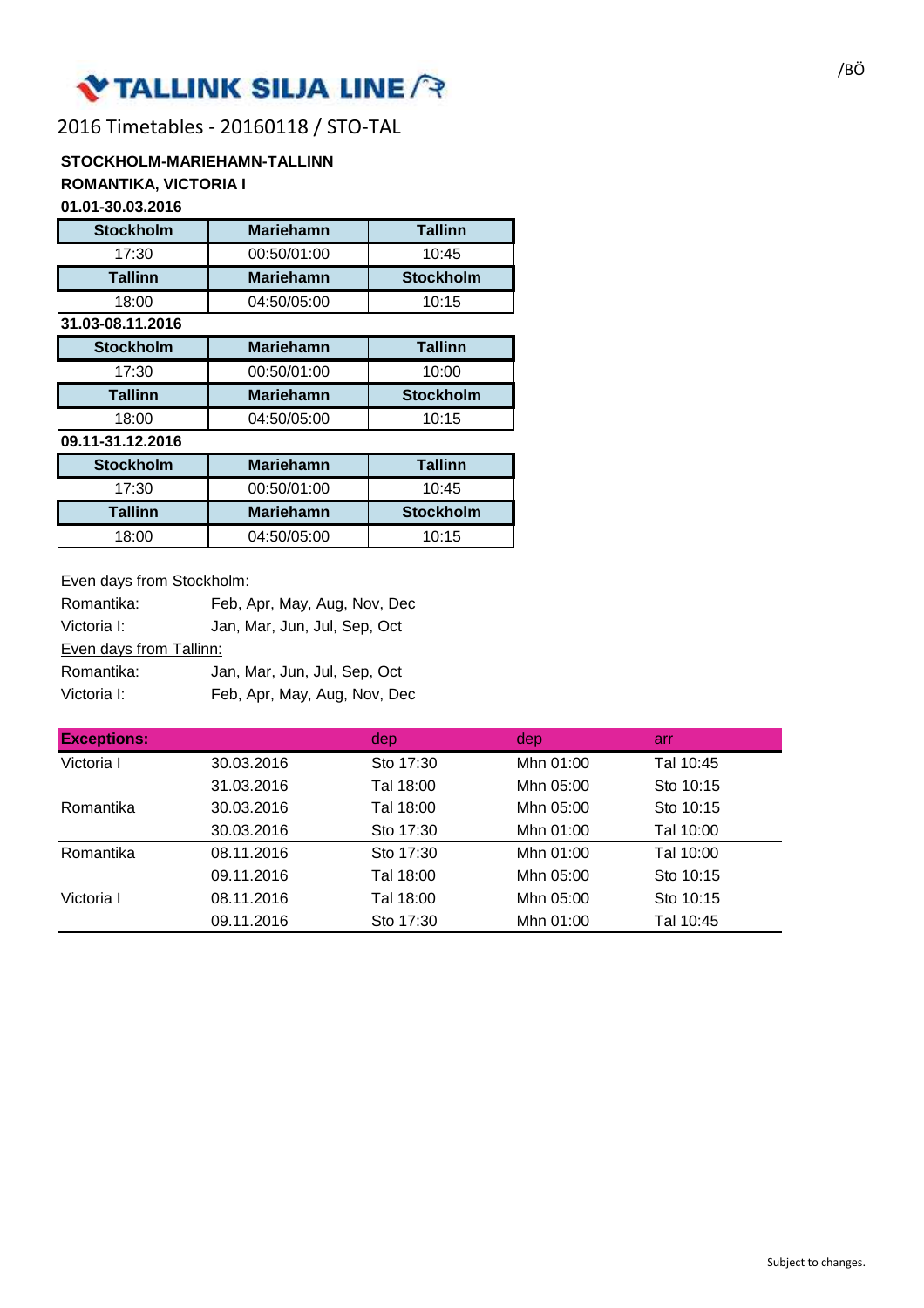## **V TALLINK SILJA LINE**

2016 Timetables - 20160118 / STO-RIG

## **STOCKHOLM-RIGA**

## **ISABELLE**

**01.01-31.12.2016**

| <b>UNEVEN WEEKS</b>       |                              |                  |  |  |
|---------------------------|------------------------------|------------------|--|--|
| day                       | <b>Stockholm</b>             | Riga             |  |  |
| Mon, Wed, Fri, Sun        | 17:00                        | 11:00            |  |  |
| day                       | Riga                         | <b>Stockholm</b> |  |  |
| Tue, Thu, Sat             | 17:30                        | 10:30            |  |  |
| <b>EVEN WEEKS</b>         |                              |                  |  |  |
|                           |                              |                  |  |  |
| day                       | <b>Stockholm</b>             | <b>Riga</b>      |  |  |
| Tue, Thu, Sat             | 17:00                        | 11:00            |  |  |
| day                       | Riga                         | <b>Stockholm</b> |  |  |
| Mon, Wed, Fri, Sun        | 17:30                        | 10:30            |  |  |
| Even days from Stockholm: | Jan, Mar, Jun, Jul, Sep, Oct |                  |  |  |

**Exceptions:** arreft dep

dep